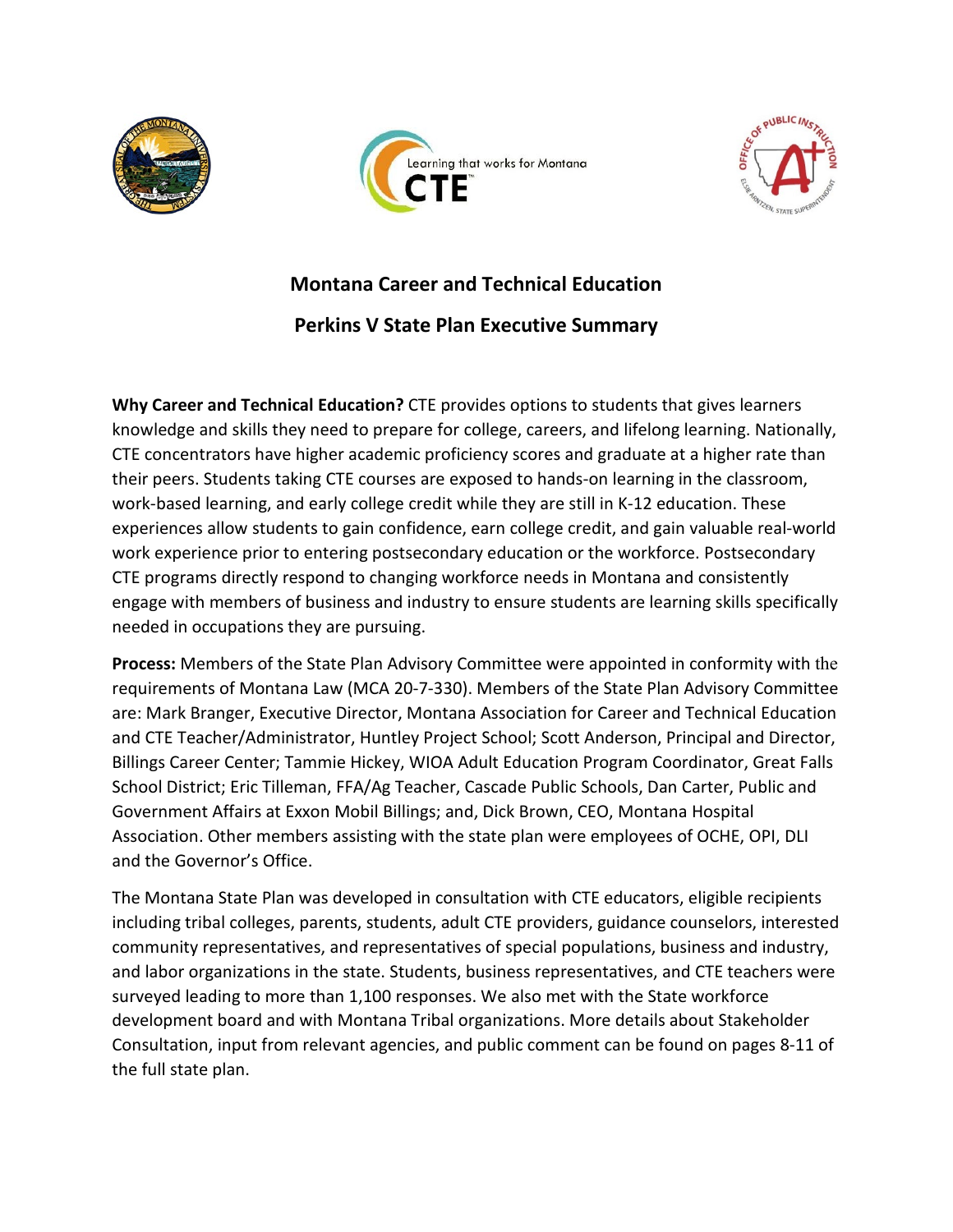**Montana's CTE Vision:** Montana's Career and Technical Education programs will create educated, highly skilled, well-rounded individuals who will meet the economic and workforce needs of our state by educating all students to understand the connections between academic subjects in the classroom and the application of that knowledge in the working world and by creating collaborative infrastructure connecting all points of education, workforce, and industry.

**Goals:** Montana established four (4) goals for preparing an educated and skilled workforce.

- 1. The Office of the Commissioner of Higher Education and the Office of Public Instruction (the Partner Agencies) will work together and with local eligible agencies to ensure every student in Montana, irrespective of geography, will have access to quality career and technical education.
- 2. The Partner Agencies will align career and technical education programs at the secondary and postsecondary levels so that students within a CTE pathway will experience seamless transitions when moving from a secondary CTE program to a corresponding postsecondary CTE program.
- 3. Montana will engage business and industry leaders throughout each grant cycle to ensure the career and technical education programs in the state are effective in preparing a skilled workforce.
- 4. Montana will expand access to and ensure quality of work-based learning opportunities and early college access to secondary students in Montana, irrespective of geography.

Montana plans to meet these goals in several ways. In order to meet the first goal, the state will explore different delivery systems in order to provide CTE courses in small, rural schools. In some cases, the state partners with the Montana Digital Academy to increase CTE course offerings that are delivered online. Interactive video courses are also being explored as a viable option to expand CTE opportunities.

The Partner Agencies will continue to promote Montana Career Pathways so students are aware of secondary CTE programs and activities, as well as options for postsecondary degrees and credentials that align to their pathway.

The Partner Agencies will reconvene the State Career and Technical Education Advisory Board in early 2020 to assist in meeting the third goal. This board will pass recommendations and guidance to the State Executive Leadership Team (SELT) twice a year so that decisions are made with input and consideration from members of business and industry in Montana.